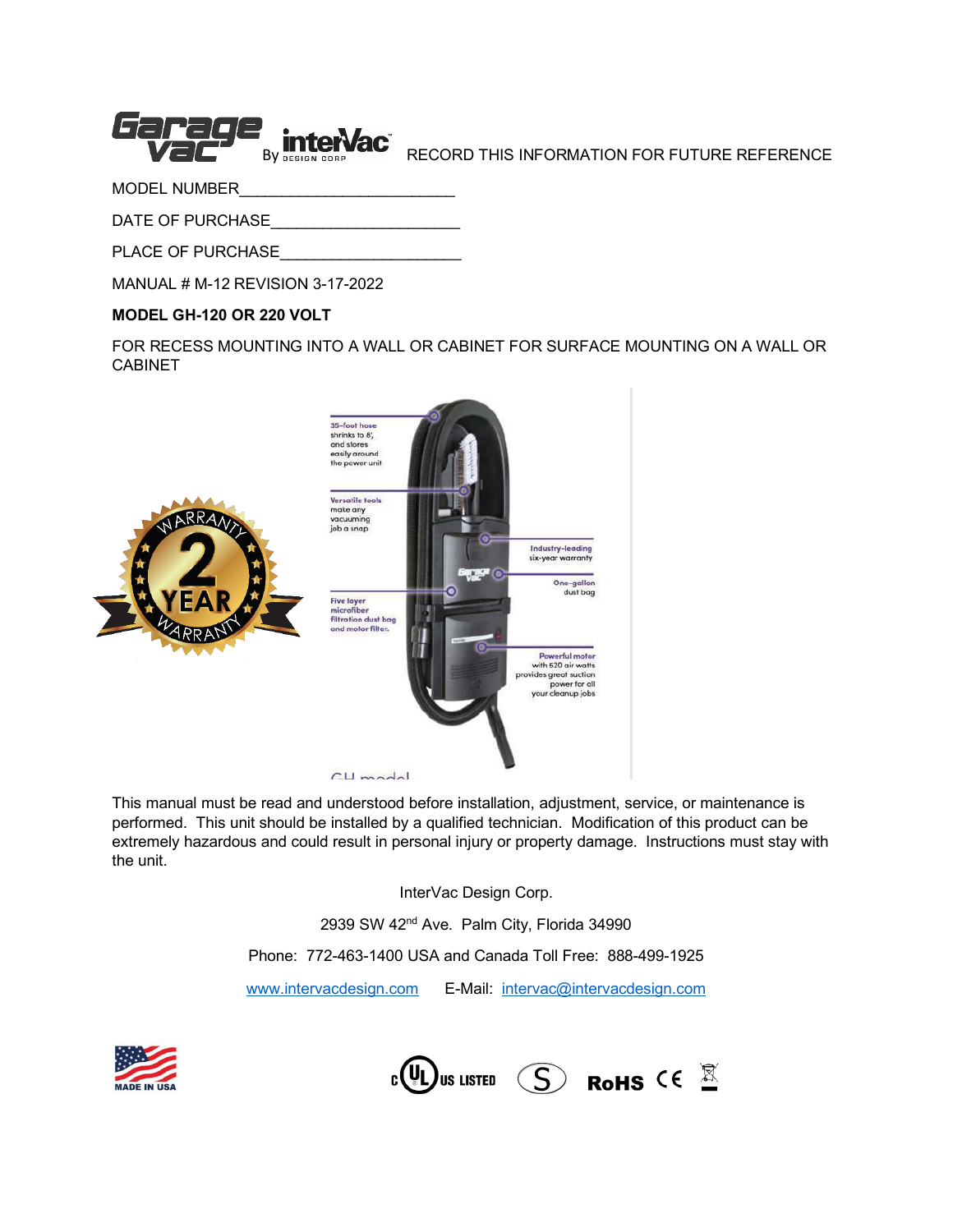# **IMPORTANT SAFETY INSTRUCTIONS**

# **Polarization Instructions for models with 120-volt cord attached.**

**These appliances have a polarized plug (one blade is wider than the other.)** This plug will fit in a polarized outlet only one way. If the plug does not fit fully in the outlet, reverse the plug. If it still does not fit, contact a qualified electrician to install the proper outlet. Do not change the plug in any way.

**When using an electrical vacuum cleaner, basic precautions should always be followed including the following: Read all instructions carefully before using the vacuum cleaner.**

# **WARNING: TO REDUCE THE RISK OF FIRE, ELECTRIC SHOCK, OR INJURY:**

- 1. Unplug from electrical outlet when not in use and before servicing.
- 2. Do not use on wet surfaces.
- 3. Never operate this vacuum cleaner without a dust bag and filters in place.
- 4. Close attention is necessary when used by or near children. Do not allow unit to be used as a toy.
- 5. Use only for intended use as described in this manual. Use only the manufacturer's recommended attachments and dust bag.
- 6. Do not use with damaged cord or plug. If appliance is not working as it should, has been dropped, damaged, left outdoors, or fell into water, return the vacuum cleaner to InterVac or an authorized service dealer for examination and repair.
- 7. Do not put any object into openings. Do not use with any openings blocked: keep free of dust, lint, hair and any other material that may reduce air flow. If the secondary filter becomes dirty, rinse in warm water or replace with a new filter. Filter should be completely dry before using.
- 8. Never drop or insert any object into any opening.
- 9. Turn off all controls before unplugging.
- 10. Do not pull or carry by cord, do not use cord as a handle, do not close a door on the cord, or pull cord around sharp edges or corners. Do not run over cord. Keep cord away from heated surfaces.
- 11. Do not unplug by pulling on cord. To unplug, grasp the plug, not the cord.
- 12. Keep hair, loose clothing, fingers, and all parts of body away from any openings and all moving parts.
- 13. Do not vacuum up anything that is burning or smoking, such as cigarettes, matches, or hot ashes.
- 14. Use extra caution when cleaning on stairs.
- 15. Do not handle plug or appliance with wet hands.
- 16. Do not pick up flammable or combustible liquids such as gasoline or use in areas where they may be present.
- 17. Do not place objects against the vacuum cleaner. Keep area clear.
- 18. Do not step on the hose or pull the hose forcibly.
- 19. Do not pick up large objects such as wastepaper or cloth, which may clog the hose.
- 20. Do not install this vacuum cleaner in an area exposed to high temperatures.
- 21. Install this vacuum cleaner in a dry place.
- 22. Do not attempt to service the vacuum cleaner. Unit is sealed and cannot be opened without damage to the unit. For service, call your local authorized service dealer, or InterVac Design's Customer Care Center.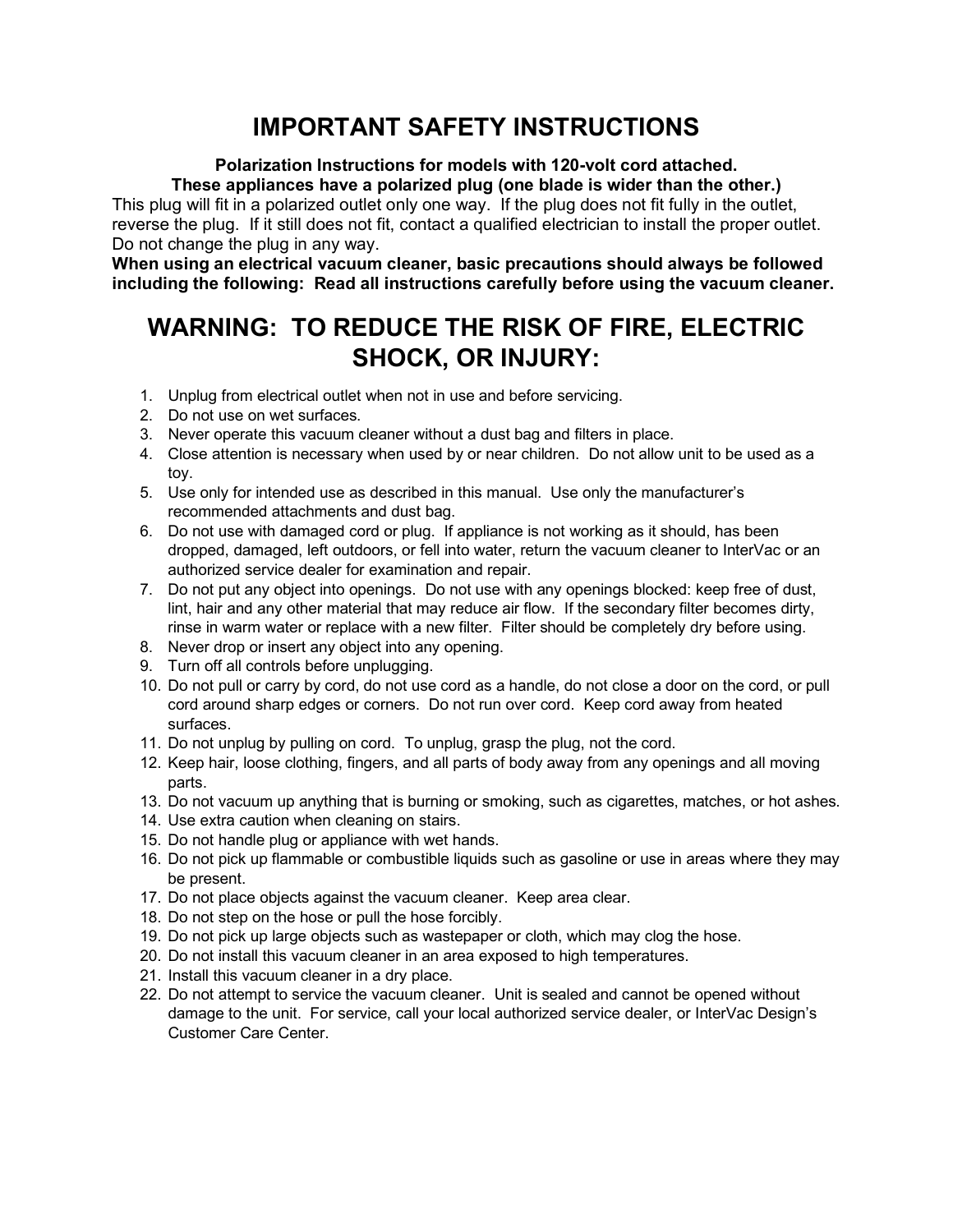# **SAVE THESE INSTRUCTIONS LIMITED WARRANTY**

InterVac Design Corp. will repair the power unit with new or rebuilt parts, free of charge for two (2) years in North America from the date of original purchase in the event of a defect in materials or workmanship. Warranty might vary from country to country. No cash refunds. Excluded are the following items that require normal replacement:

Disposable dust bags, filters, vacuum cleaner tools, and vacuum hoses.

This warranty is extended only to the original purchaser. A purchase receipt or other proof of date of original purchase will be required before warranty performance is rendered.

#### **You must return your warranty card or register on our website in order to be covered under these provisions.**

This warranty only covers failures due to defects in materials or workmanship which occurs during normal use and does not cover damage which occurs in shipment or failures which are caused by products not supplied by InterVac Design, or failures which result from accident, misuse, abuse, neglect, mishandling, misapplication, alteration, modification, or commercial use such as hotel, office, restaurant or rental use of the product, or service by anyone other than an authorized service center, or damage that is attributable to acts of God. There are no expressed warranties except as listed above.

# **LIMITS AND EXCLUSIONS:**

INTERVAC DESIGN SHALL NOT BE LIABLE FOR INCIDENTAL OR CONSEQUENTIAL DAMAGES RESULTING FROM THE USE OF THIS PRODUCT OR ARISING OUT OF ANY BREACH OF THIS WARRANTY. ALL EXPRESSED AND IMPLIED WARRANTIES, INCLUDING THE WARRANTIES OF MERCHANTABILITY AND FITNESS FOR A PARTICULAR PURPOSE ARE LIMITED TO THE APPLICABLE WARRANTY PERIOD SET FORTH ABOVE.

Some states do not allow the exclusion or limitation of incidental or consequential damages or limitations on how long an implied warranty lasts. The above exclusions or limitations may not apply to you. This warranty gives you specific legal rights that vary from state to state. If a problem with this product develops during or after the warranty period, you may contact your dealer or our service center. If the problem is not handled to your satisfaction, then write to the Customer Service Center at the company address.

**MODEL GH-120**<br>0 Amp 50/60 Hz, 530 Air watts, Wt. 9 lbs 220 Volt, 5 Amp 50/60 Hz,530 Air watts, Wt. 4kg 120 Volt, 10 Amp 50/60 Hz, 530 Air watts, Wt. 9 lbs

# **USES REPLACEMENT DUST BAGS Y08-5**

#### **For Installing on Drywall, Wood or Block Wall:**

- 1. Choose a wall or surface that has an electrical outlet close by. Tape the enclosed template to the wall or other surface, a minimum of 3" above the floor to allow for exhausting air. **For drywall installation**: Align the template so that the two vertical center point of the template are aligned over the centerline of a 2 x 4 stud behind the drywall for additional stability. **For wood**: Use all four #8 screws and attach directly to wall. **For Concrete**: Use concrete anchors. Use a level for alignment.
- 2. With an awl or similar pointed object mark the center of the key holes accurately. Carefully remove template from the wall and place with the manual for future reference.
- 3. Using a 3/32 drill bit, pre-drill all four holes.
- 4. Use a 5/16 drill bit to enlarge **only** the two holes which go through the drywall without stud support. These are the holes that require two drywall anchors.
- 5. Squeeze the two arms of the plastic anchor together and insert through the hole. Tap the anchor with a hammer to push it flush with the drywall surface. Insert the red key-pin and push firmly to toggle the anchor open behind the drywall. Remove the red pin.
- 6. Attach all four #8 screws through the marked keyholes. Keep the screw heads 1/8" from the wall surface.
- 7. Attach the tool caddy to the GarageVac by sliding the "dove tails" on the bottom of the caddy into the grooves on top of the unit. Install the GarageVac with the tool caddy onto the screw heads by aligning the keyholes on the back of the unit with the screw heads on the wall and push down on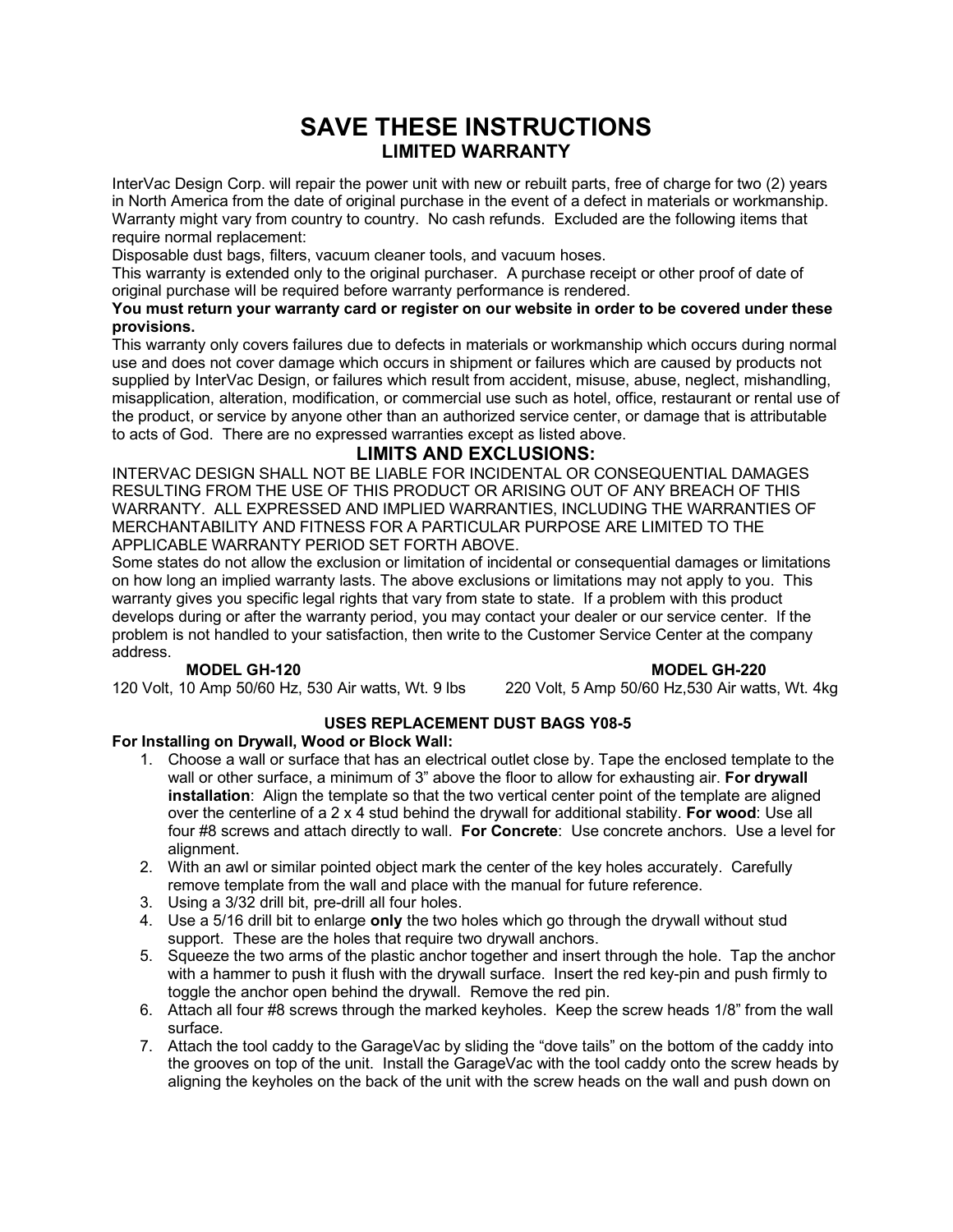the GarageVac to secure in place. If the vacuum cleaner is loose, you will need to tighten the screws further.

8. **The hose retainer is right side up if you can read the word "Warning" impression correctly**. Secure the hose retainer on the front panel of the GarageVac with the two small black screws. (There is a small indentation on the retainer where the screws can penetrate).

#### **ALWAYS CHECK TO BE SURE THE DUST BAG AND MOTOR FILTER ARE IN PLACE BEFORE USING!**

#### **Model GF-120 and GF-220 Recessed installation into Drywall (Gypsum Wall)**

#### **GROUNDING INSTRUCTIONS FOR GF-120 VOLT ONLY, WHEN PERMANENTLY WIRED**

This appliance must be connected to a grounded metal, permanent wiring system or an equipmentgrounding conductor must be run with the circuit conductors and connected to the equipment-grounding terminal or lead on the appliance.

**WARNING: Disconnect all electrical power to the wall area before installing! Do not drill near studs where electrical cable may be secured to studs adjacent to receptacles.**

**NOTE: The four mounting holes in the outer corners of the flange of the power unit must be drilled from the back of the unit with a 3/16" (4.5mm) drill bit when the unit is to be recessed into a wall.**

#### **For added stability, mount against the side of a wall stud.**

- 1. Before making the cutout, ensure that no electrical switches or outlets are obstructing the area.
- 2. Tape template L-45 against the wall a minimum of 3" from the floor to allow for exhausting air.
- 3. Install 14-gauge (1.0mm) AWG, 300V minimum Romex cable (use wire cutters rated for at least 95C) from the electrical power supply and pull the power cable through the wall cut-out.
- 4. North American Installation: Remove the side cover plate of the vacuum and pull the three inside wires through the opening. Insert the 120-volt power supply cable through the Romex clamp and out through the side opening. With three wire nuts, connect black to black, white to white and green to bare ground conductor wires. Tighten the Romex clamp and replace the side cover.
- 5. European installation (220/230 volt). **Does not require a ground wire**. The vacuum cleaner is double insulated: Pull the two wires with the terminal block out. Connect the power cable to the terminal block inside the housing. With a pair of pliers, insert the cable with the strain relief (CE) and replace the side cover.
- 6. Slide the unit, bottom first, into the opening and secure with the four screws.
- 7. **The hose retainer is right side up if you can read the word "Warning" impression correctly**. Secure the hose retainer on the front panel of the GarageVac with the two small black screws. (There is a small indentation on the retainer where the screws can penetrate).
- 8. Check to be sure the dust bag and motor filter are in place.

# **HOW TO OPERATE YOUR GARAGEVAC**

**GarageVac is equipped with a thermal protector on the motor. If your vacuum shuts off due to overheating, turn the switch to off and allow to cool. It will reset after about one hour. (See trouble shooting guide).**

#### **A. Connecting and disconnecting the hose.**

- 1. Lift the inlet valve cover on the front of the door.
- 2. Insert hose cuff with a twist and a firm push to secure.
- 3. To remove, turn hose in either direction while pulling hose towards you.

# **B. On / Off Switch**

- 1. To start the vacuum cleaner, push the switch to the "I" position.
- 2. To stop the vacuum cleaner, push the switch to the "O" position
- **C. How to change the dust bag. (Uses [Y-08](https://www.intervacdesign.com/Bags-Accessories/Replacement-Dust-Bags/Y08-For-Models-HFLHGHGFRMHRMF-CONTAINS-5-BAGS/) single bag and [Y08-5](https://www.intervacdesign.com/Bags-Accessories/Replacement-Dust-Bags/Y08-For-Models-HFLHGHGFRMHRMF-CONTAINS-5-BAGS/) replacement bags).**
	- 1. Open the door on the vacuum cleaner by pushing the latch upward and remove both door and dust bag.
	- 2. To avoid spillage, carry door with dust bag attached to the trash container. Dispose of full bag.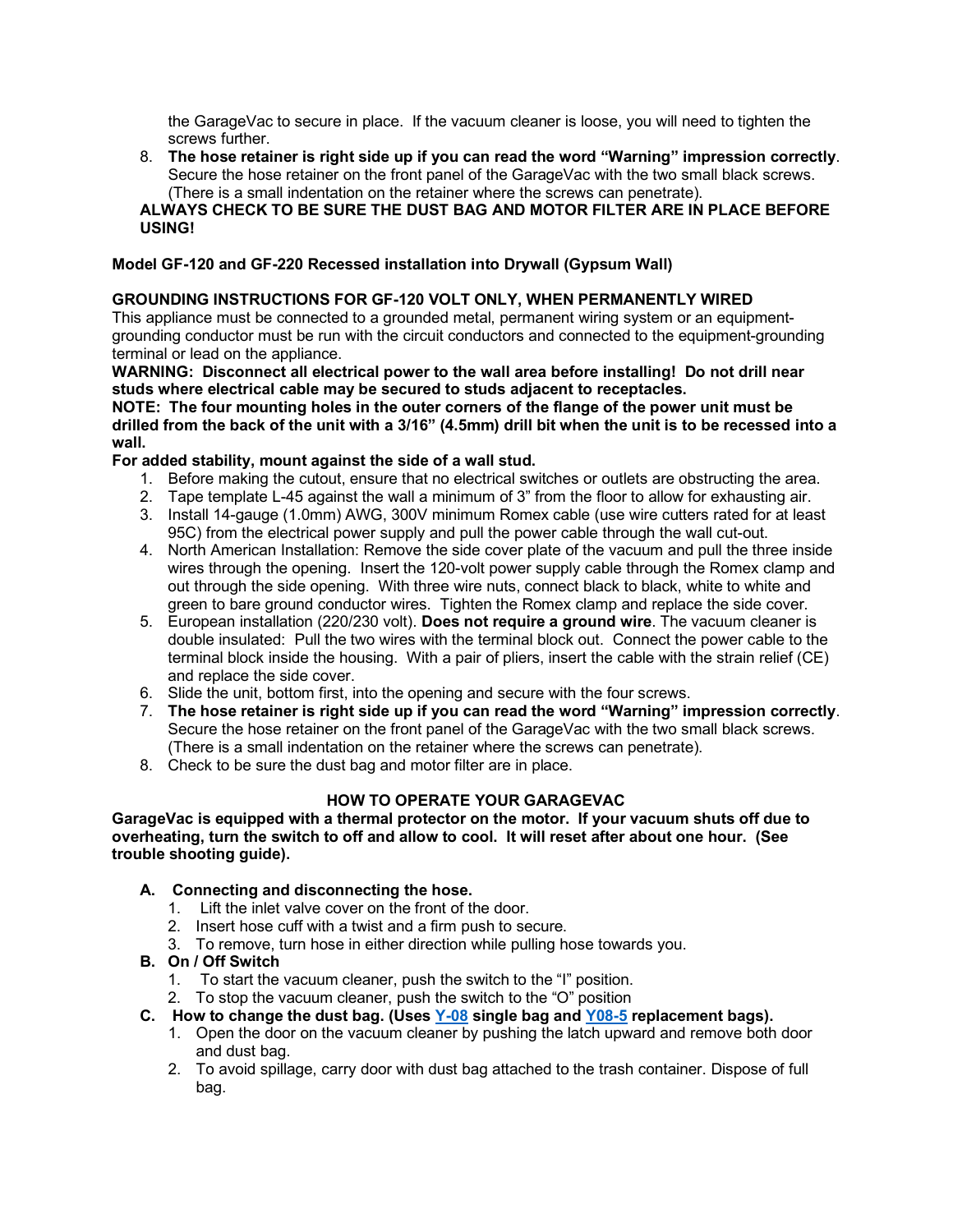- 3. Place a new dust bag all the way over the opening on back of door and put door back on vacuum cleaner.
- 4. When closing the door, tuck in the top part of the bag inside so the door is properly sealed, and the latch clicks into place.
- **D. To change the motor filter, Part [Y21](https://www.intervacdesign.com/Bags-Accessories/Replacement-Dust-Bags/Y08-For-Models-HFLHGHGFRMHRMF-CONTAINS-5-BAGS/)**
	- 1. Remove door and dust bag. Reach into the cavity towards the bottom of the vacuum cleaner and remove the motor filter.
	- 2. Replace the filter with a new filter and tuck in the corners so that the filter lays flat on the grid. You can also clean the dirty filter by vacuuming or washing in mild soap by hand.

**Do not clean in washing machine. Let filter dry completely and reuse as needed.**

### **TROUBLE SHOOTING:**

### **If the motor suddenly stops:**

- **1.** The most common cause is a clogged hose. Clear clog and allow motor to reset.
- **2.** The bag is overfilled, or fine dust has clogged the bag. Vacuuming large amounts of dust other than household dirt, such as drywall or fine saw dust can block the bag's pores.
- **3.** The motor filter is dirty and should be cleaned or replaced.
- **4.** If vacuum unit is installed in a tight compartment and air cannot exhaust, the motor can overheat and shut off. It will reset after about one hour.

# **CAUTION:**

# **DO NOT VACUUM UP LIQUIDS, LIT CIGARETTES, HOT ASHES, RAZOR BLADES, NEEDLES, PINS OR OTHER SHARP OBJECTS!**

Replacement Dust Bags, [Y08-5](https://www.intervacdesign.com/Bags-Accessories/Replacement-Dust-Bags/Y08-For-Models-HFLHGHGFRMHRMF-CONTAINS-5-BAGS/) and vacuum cleaner accessories are available for purchase on our website at [www.intervacdesign.com](http://www.intervacdesign.com/) or call us direct at: 772-463-1400.

# **Learn more about InterVac Products**

[CS Model RV Vacuums-](https://www.intervacdesign.com/Vacuums/RV/)Most compact built in vacuum cleaner designed especially for RV's!

[IVD 660 for Homes and Condos](https://www.intervacdesign.com/Vacuums/For-the-Home/) and Guest Houses!

[VacPort Sweeper Pans](https://www.intervacdesign.com/Bags-Accessories/Vacport-Sweeper-Pan/) -Unbreakable and Guaranteed for Life!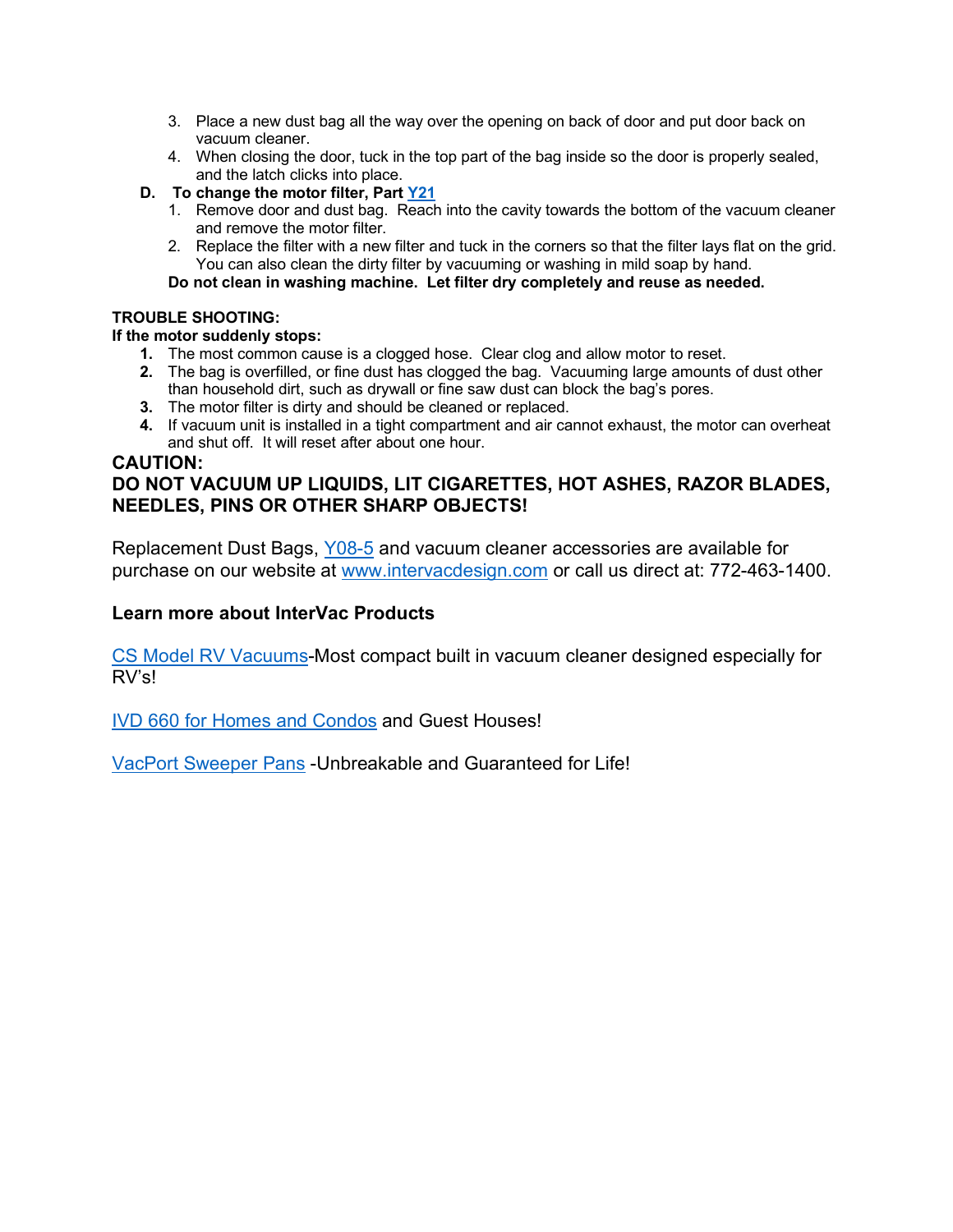| Par DESIGN CORP |  |
|-----------------|--|
| <b>FUTURE</b>   |  |
| $\mathbf{u}$    |  |

GARDEZ CES INFORMATIONS POUR RÉFÉRENCE

NUMÉRO DE MODÈLE \_\_\_\_\_\_\_\_\_\_\_\_\_\_\_\_\_\_\_\_\_\_\_\_\_\_\_\_

DATE D'ACHAT\_\_\_\_\_\_\_\_\_\_\_\_\_\_\_\_\_\_\_\_\_\_\_\_\_\_\_\_\_\_\_\_

LIEU D'ACHAT

MANUEL # M-12 RÉVISION 5-2020

### **MODÈLE GH-120 OU 220 VOLTS**

POUR MONTAGE EN SURFACE SUR UN MUR OU ARMOIRE



Ce manuel doit être lu et compris avant l'installation, le réglage, l'entretien ou la maintenance. Cet appareil doit être installé par un technicien qualifié. La modification de ce produit peut être extrêmement dangereuse et peut entraîner des blessures corporelles ou des dommages matériels. Les instructions doivent rester avec l'unité.

> InterVac Design Corp. 2939 SW 42 $n<sup>d</sup>$  Ave. Palm City, Florida 34990 Téléphone : 772-463-1400 États-Unis et Canada sans frais: 888-499-1925 [www.intervacdesign.com](http://www.intervacdesign.com/) Courriel: [intervac@intervacdesign.com](mailto:intervac@intervacdesign.com)



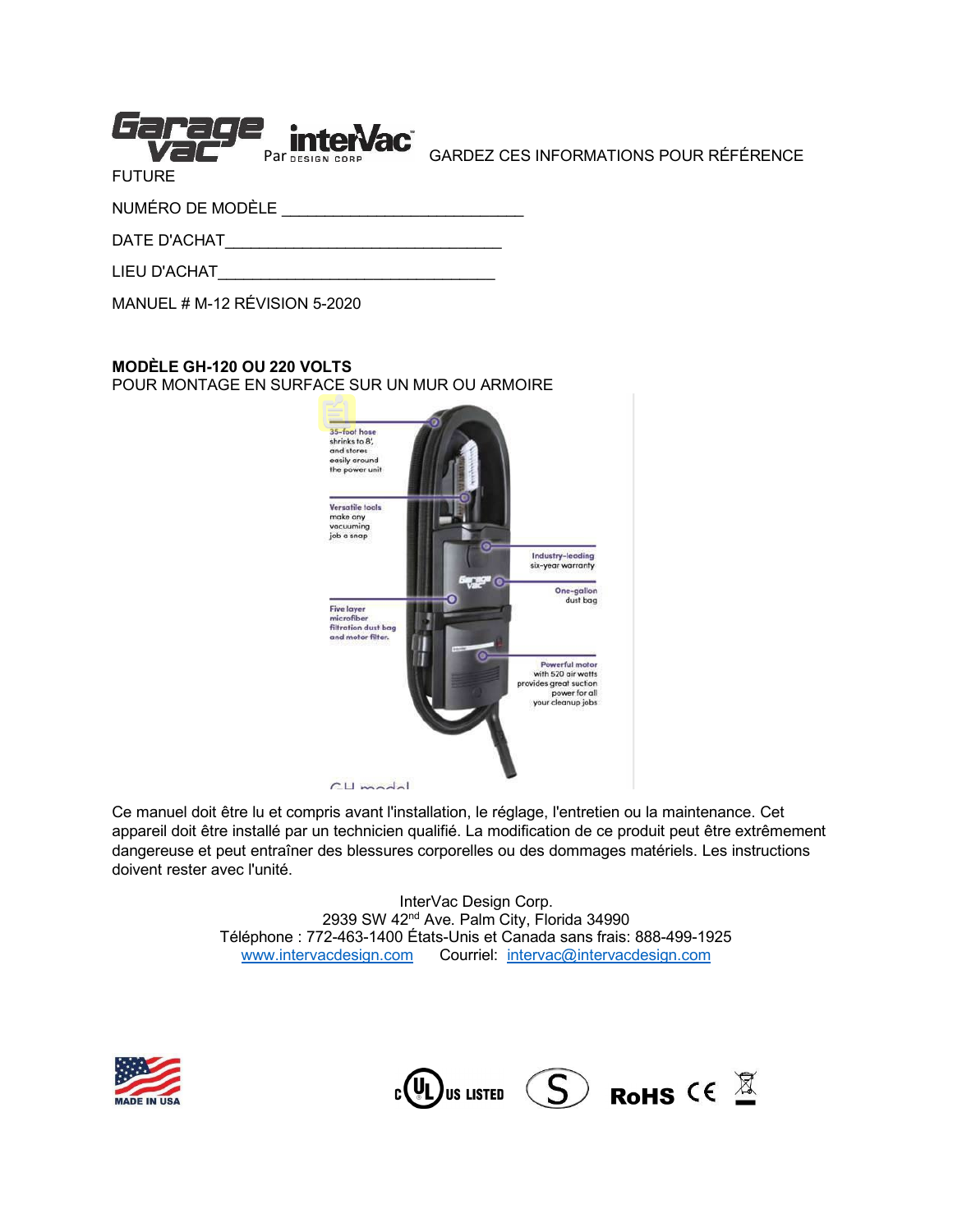# **INSTRUCTIONS DE SÉCURITÉ IMPORTANTES**

#### **Instructions de polarisation pour les modèles avec cordon de 120 volts attaché. Ces appareils ont une fiche polarisée (une lame est plus large que l'autre).**

Cette fiche ne peut être branchée dans une prise polarisée que dans un sens. Si la fiche ne rentre pas complètement dans la prise, inversez-la. Si elle ne rentre toujours pas, contactez un électricien qualifié pour installer la prise appropriée. Ne modifiez en aucun cas la fiche. **Lorsque vous utilisez un aspirateur électrique, des précautions de base doivent toujours être suivies, notamment : lire attentivement toutes les instructions avant d'utiliser l'aspirateur.**

# **AVERTISSEMENT: POUR RÉDUIRE LES RISQUES D'INCENDIE, DE CHOC ÉLECTRIQUE OU DE BLESSURES:**

- 1. Débranchez la prise électrique lorsqu'elle n'est pas utilisée et avant l'entretien.
- 2. N'utilisez pas sur des surfaces humides.
- 3. N'utilisez jamais cet aspirateur sans un sac de filtration et des filtres en place.
- 4. Une attention particulière est nécessaire lorsqu'il est utilisé par ou à proximité d'enfants. Ne laissez pas l'appareil être utilisé comme un jouet.
- 5. Utilisez uniquement pour l'usage prévu tel que décrit dans ce manuel. Utilisez uniquement les accessoires et le sac de filtration recommandés par le fabricant.
- 6. N'utilisez pas avec un cordon ou une fiche endommagés. Si l'appareil ne fonctionne pas comme il se doit, a été échappé, endommagé, laissé à l'extérieur ou est tombé dans l'eau, renvoyez l'aspirateur à InterVac ou à un revendeur agréé pour examen et réparation.
- 7. Ne placez aucun objet dans les ouvertures. Ne pas utiliser avec les ouvertures obstruées: garder à l'abri de la poussière, des peluches, des cheveux et de tout autre matériau pouvant réduire le flux d'air. Si le filtre secondaire devient sale, rincez-le à l'eau tiède ou remplacez-le par un nouveau filtre. Le filtre doit être complètement sec avant utilisation.
- 8. Ne laissez jamais tomber ou n'insérez aucun objet dans une ouverture.
- 9. Désactivez toutes les commandes avant de débrancher.
- 10. Ne tirez pas ou ne transportez pas par le cordon, n'utilisez pas le cordon comme poignée, ne fermez pas une porte sur le cordon ou ne tirez pas le cordon sur des bords ou des coins tranchants. Ne passez pas sur le cordon. Garder le cordon éloigné des surfaces chauffées.
- 11. Ne débranchez pas en tirant sur le cordon. Pour débrancher, tirer sur la prise, pas le cordon.
- 12. Gardez les cheveux, les vêtements amples, les doigts et toutes les parties du corps à l'écart des ouvertures et de toutes les pièces mobiles.
- 13. N'aspirez rien qui brûle ou qui fume, comme des cigarettes, des allumettes ou des cendres chaudes.
- 14. Soyez extrêmement prudent lors du nettoyage des escaliers.
- 15. Ne manipulez pas la fiche ou l'appareil avec les mains mouillées.
- 16. Ne ramassez pas de liquides inflammables ou combustibles tels que l'essence ou n'utilisez pas dans des zones où ils peuvent être présents.
- 17. Ne placez pas d'objets contre l'aspirateur. Gardez la zone dégagée.
- 18. Ne marchez pas sur le boyau et ne tirez pas le boyau avec force.
- 19. Ne ramassez pas de gros objets tels que du papier ou du tissu, qui pourraient obstruer le boyau.
- 20. N'installez pas cet aspirateur dans une zone exposée à des températures élevées.
- 21. Installez cet aspirateur dans un endroit sec.
- 22. N'essayez pas de réparer l'aspirateur. L'unité est scellée et ne peut pas être ouverte sans endommager l'unité. Pour le service, appelez votre revendeur local agréé ou le service client d'InterVac Design.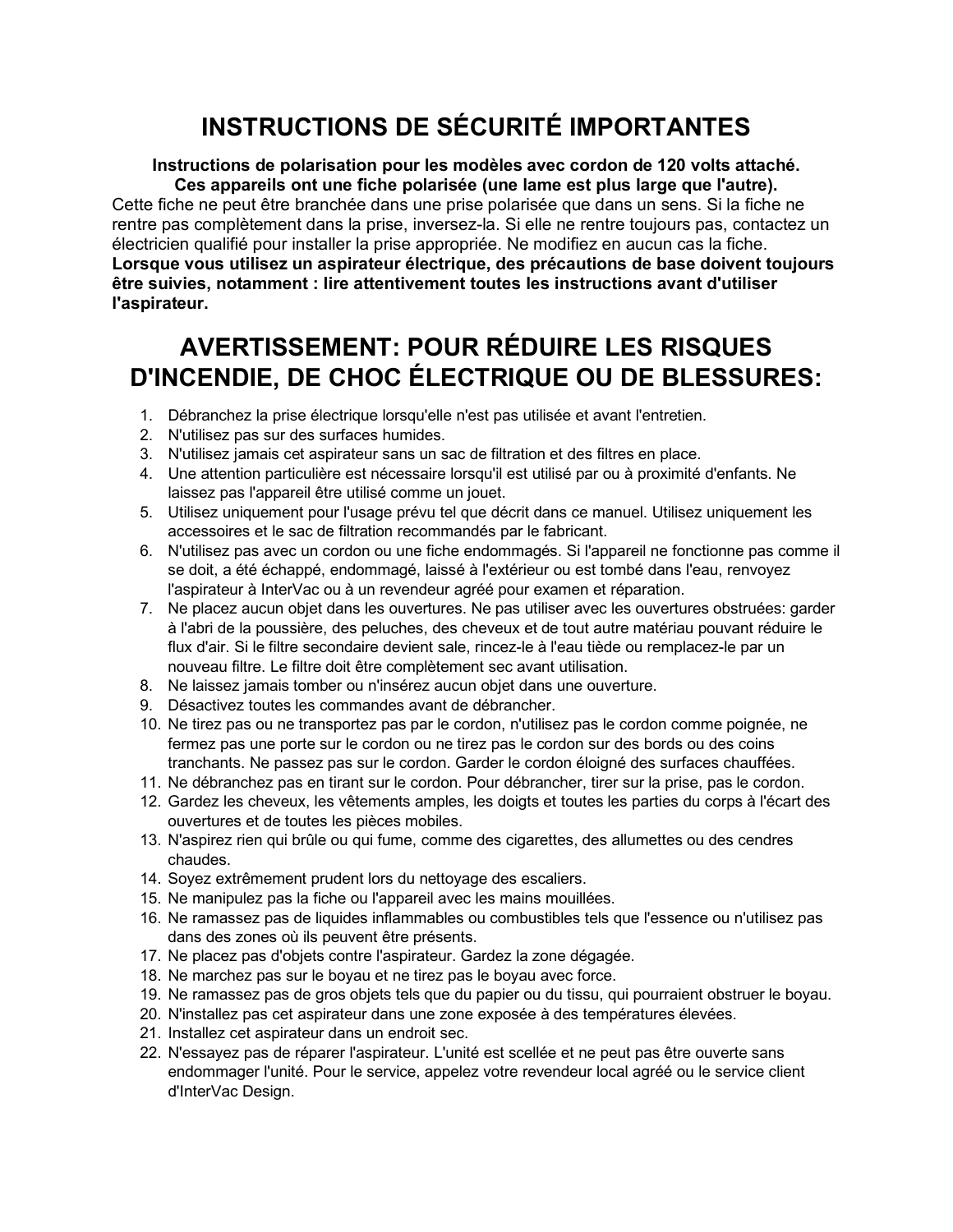# **CONSERVEZ CES INSTRUCTIONS GARANTIE LIMITÉE**

InterVac Design Corp. réparera le bloc d'alimentation avec des pièces neuves ou reconstruites, gratuitement pendant two (2) ans en Amérique du Nord à partir de la date d'achat d'origine en cas de défaut de matériaux ou de fabrication. La garantie peut varier d'un pays à l'autre. Aucun remboursement en espèces. Sont exclus les articles suivants qui nécessitent un remplacement normal: sacs de filtration jetables, filtres, outils d'aspirateur et boyaux d'aspirateur.

Cette garantie est offerte uniquement à l'acheteur original. Un reçu d'achat ou une autre preuve de la date de l'achat original sera requis avant que les performances de la garantie ne soient rendues. **Vous devez retourner votre carte de garantie ou vous inscrire sur notre site Web afin d'être couvert par ces dispositions.** 

Cette garantie ne couvre que les défaillances dues à des défauts de matériaux ou de fabrication qui se produisent lors d'une utilisation normale et ne couvre pas les dommages qui se produisent lors de l'expédition ou les défaillances causées par des produits non fournis par InterVac Design, ou les défaillances qui résultent d'un accident, d'une mauvaise utilisation, d'un abus, négligence, mauvaise manipulation, mauvaise application, altération, modification ou utilisation commerciale telle que l'hôtel, le bureau, le restaurant ou la location du produit ou du service par une personne autre qu'un centre de service autorisé, ou des dommages imputables à des cas de force majeure. Il n'y a aucune garantie expresse, sauf comme indiqué ci-dessus.

# **LIMITES ET EXCLUSIONS:**

INTERVAC DESIGN NE SERA PAS RESPONSABLE DES DOMMAGES ACCESSOIRES OU CONSÉCUTIFS RÉSULTANT DE L'UTILISATION DE CE PRODUIT OU DÉCOULANT DE TOUTE VIOLATION DE CETTE GARANTIE. TOUTES LES GARANTIES EXPRIMÉES ET IMPLICITES, Y COMPRIS LES GARANTIES DE QUALITÉ MARCHANDE ET D'ADÉQUATION À UN USAGE PARTICULIER, SONT LIMITÉES À LA PÉRIODE DE GARANTIE APPLICABLE ÉTABLIE CI-DESSUS. Certains États n'autorisent pas l'exclusion ou la limitation des dommages accessoires ou consécutifs ou des limitations de la durée d'une garantie implicite. Les exclusions ou limitations ci-dessus peuvent ne pas s'appliquer à vous. Cette garantie vous donne des droits légaux spécifiques qui varient d'un État à l'autre. Si un problème avec ce produit se développe pendant ou après la période de garantie, vous pouvez contacter votre revendeur ou notre centre de service. Si le problème n'est pas traité à votre satisfaction, écrivez au Centre de service clientèle à l'adresse de l'entreprise.

#### **MODÈLE GH-120 MODÈLE GH-220**

120 volts, 10 A 50/60 Hz, 530 Airwatts, Wt. 9 lb 220 volts, 5 A 50/60 Hz, 530 Airwatts, Wt. 4kg

# **REQUIERT DES SACS DE FILTRATION DE REMPLACEMENT Y08-5**

#### **Pour une installation sur une cloison sèche, un bois ou un mur en blocs:**

- 1. Choisissez un mur ou une surface avec une prise électrique à proximité. Collez le gabarit joint au mur ou à toute autre surface, à au moins 3 po au-dessus du sol pour permettre l'évacuation de l'air. **Pour l'installation de cloisons sèches**: alignez le modèle de sorte que les deux points centraux verticaux du modèle soient alignés sur la ligne centrale d'un montant de 2 x 4 derrière la cloison sèche pour plus de stabilité. **Pour le bois**: utilisez les quatre vis n ° 8 et fixez-les directement au mur. **Pour le béton**: utilisez des ancrages en béton. Utilisez un niveau pour l'alignement.
- 2. Avec un poinçon ou un objet pointu similaire, marquez avec précision le centre des trous de serrure. Retirez soigneusement le gabarit du mur et placez-le avec le manuel pour référence ultérieure.
- 3. À l'aide d'un foret 3/32, prépercez les quatre trous.
- 4. Utilisez un foret 5/16 pour agrandir **uniquement** les deux trous qui traversent la cloison sèche sans support de montant. Ce sont les trous qui nécessitent deux ancrages pour cloisons sèches.
- 5. Serrez les deux bras de l'ancre en plastique et insérez-les dans le trou. Appuyez sur l'ancre avec un marteau pour la pousser au ras de la surface de la cloison sèche. Insérez la clé rouge et poussez fermement pour ouvrir l'ancrage derrière la cloison sèche. Retirez la goupille rouge.
- 6. Fixez les quatre vis n ° 8 à travers les trous de serrure marqués. Gardez les têtes de vis à 1/8 "de la surface du mur.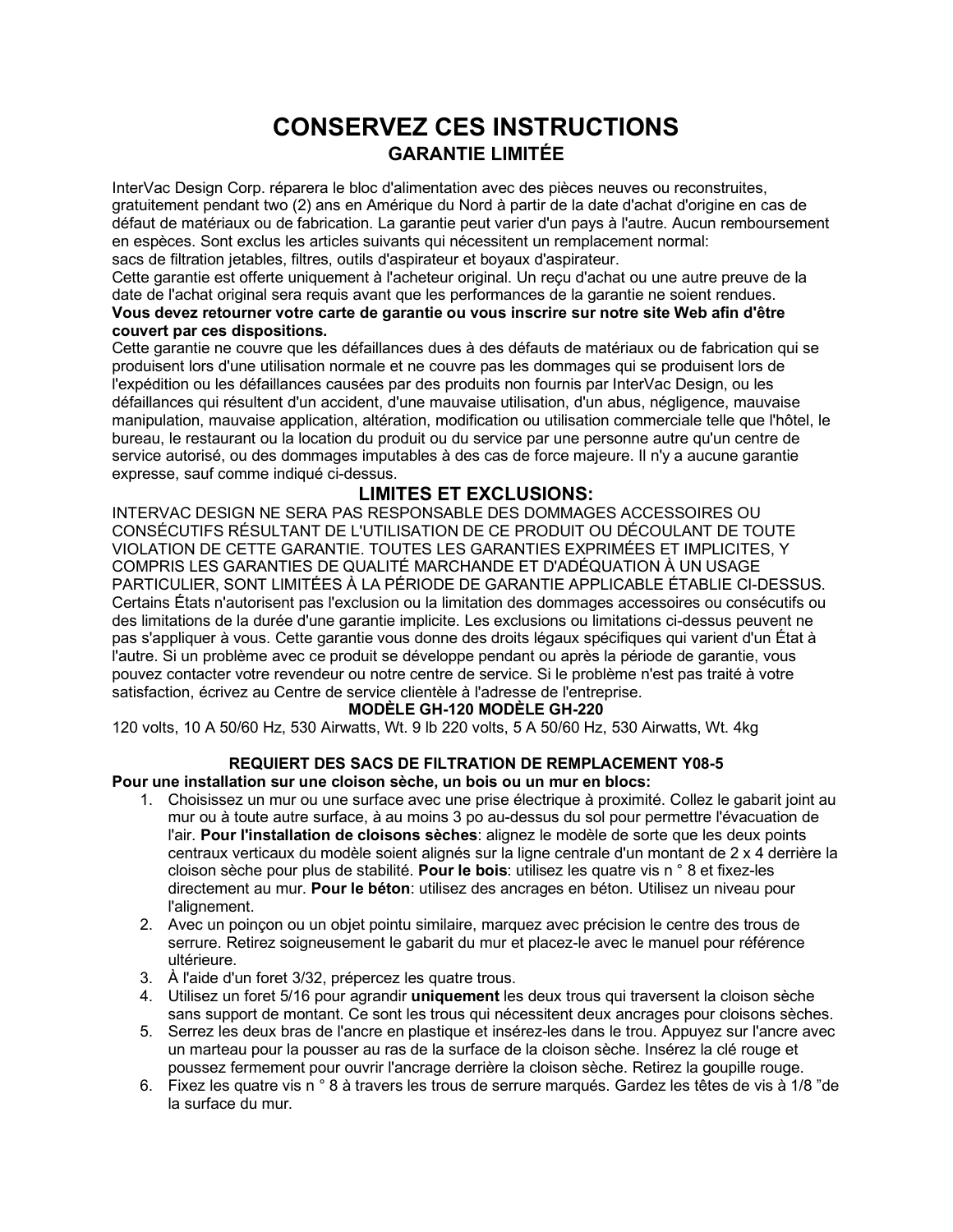- 7. Fixez le chariot à outils au GarageVac en faisant glisser les queues d'aronde au bas du chariot dans les rainures sur le dessus de l'unité. Installez le GarageVac avec le porte-outil sur les têtes de vis en alignant les trous de serrure à l'arrière de l'unité avec les têtes de vis sur le mur et appuyez sur le GarageVac pour le fixer en place. Si l'aspirateur est desserré, vous devrez resserrer davantage les vis.
- 8. **Le support de boyau est installé dans le bon sens si vous pouvez lire correctement le mot « Avertissement »**. Fixez le support de boyau sur le panneau avant du GarageVac avec les deux petites vis noires. (Il y a une petit[e marque](https://www.linguee.fr/francais-anglais/traduction/renfoncement.html) sur le dispositif de retenue où les vis peuvent pénétrer).

#### **VÉRIFIEZ TOUJOURS QUE LE SAC DE FILTRATION ET LE FILTRE À MOTEUR SONT EN PLACE AVANT L'UTILISATION!**

#### **Modèles GF-120 et GF-220 Installation encastrée dans une cloison sèche (mur de gypse)**

#### **INSTRUCTIONS DE MISE À LA TERRE POUR GF-120 VOLT UNIQUEMENT, LORSQUE CÂBLAGE PERMANENT**

Cet appareil doit être connecté à un métal mis à la terre, un système de câblage permanent ou un conducteur de mise à la terre de l'équipement doit être utilisé avec les conducteurs du circuit et connecté à la borne ou au fil de mise à la terre de l'appareil.

#### **AVERTISSEMENT: Débranchez toute l'alimentation électrique de la zone murale avant l'installation! Ne percez pas près des montants où le câble électrique peut être fixé aux montants adjacents aux prises.**

**REMARQUE: Les quatre trous de montage dans les coins extérieurs de la bride de l'unité motrice doivent être percés à l'arrière de l'unité avec une mèche de 3/16 po (4,5 mm) lorsque l'unité doit être encastrée dans un mur.**

**Pour plus de stabilité, montez contre le côté d'un montant de mur.**

- 1. Avant d'effectuer la découpe, assurez-vous qu'aucun interrupteur ou prise électrique n'obstrue la zone.
- 2. Avec du ruban adhésif, collez le gabarit L-45 contre le mur à au moins 3 po (7,6 cm) du sol pour permettre l'évacuation de l'air.
- 3. Installez un câble Romex AWG de calibre 14 (1,0 mm), 300 V minimum (utilisez des pinces coupantes conçues au moins pour les fils de type 95C) de l'alimentation électrique et tirez le câble d'alimentation à travers la découpe murale.
- 4. Installation nord-américaine : retirez la plaque de couverture latérale de l'aspirateur et tirez les trois fils intérieurs à travers l'ouverture. Insérez le câble d'alimentation de 120 volts dans la pince Romex et sortez par l'ouverture latérale. Avec trois serre-fils, connectez le noir au noir, le blanc au blanc et le vert aux fils conducteurs de mise à la terre nus. Serrez le collier Romex et replacez le couvercle latéral.
- 5. Installation européenne (220/230 volts). **Ne nécessite pas de fil de terre**. L'aspirateur est à double isolation: tirez les deux fils avec le bornier vers l'extérieur. Connectez le câble d'alimentation au bornier à l'intérieur du boîtier. Avec une paire de pinces, insérez le câble avec la décharge de traction (CE) et replacez le couvercle latéral.
- 6. Faites glisser l'unité, en commençant par le bas, dans l'ouverture et fixez-la avec les quatre vis.
- 7. **Le support de boyau est installé dans le bon sens si vous pouvez lire correctement le mot « Avertissement »**. Fixez le support de boyau sur le panneau avant du GarageVac avec les deux petites vis noires. (Il y a une petit[e marque](https://www.linguee.fr/francais-anglais/traduction/renfoncement.html) sur le dispositif de retenue où les vis peuvent pénétrer).
- 8. Vérifiez que le sac de filtration et le filtre moteur sont en place.

#### **COMMENT UTILISER VOTRE GARAGEVAC**

**L'aspirateur GarageVac est équipé d'une protection thermique sur le moteur. Si votre aspirateur s'arrête en raison d'une surchauffe, mettez l'interrupteur sur arrêt et laissez-le refroidir. Il se réinitialise après environ une heure. (Voir le guide de dépannage).**

- **A. Connexion et déconnexion du boyau.**
	- 1. Soulevez le couvercle de la soupape d'admission à l'avant de la porte.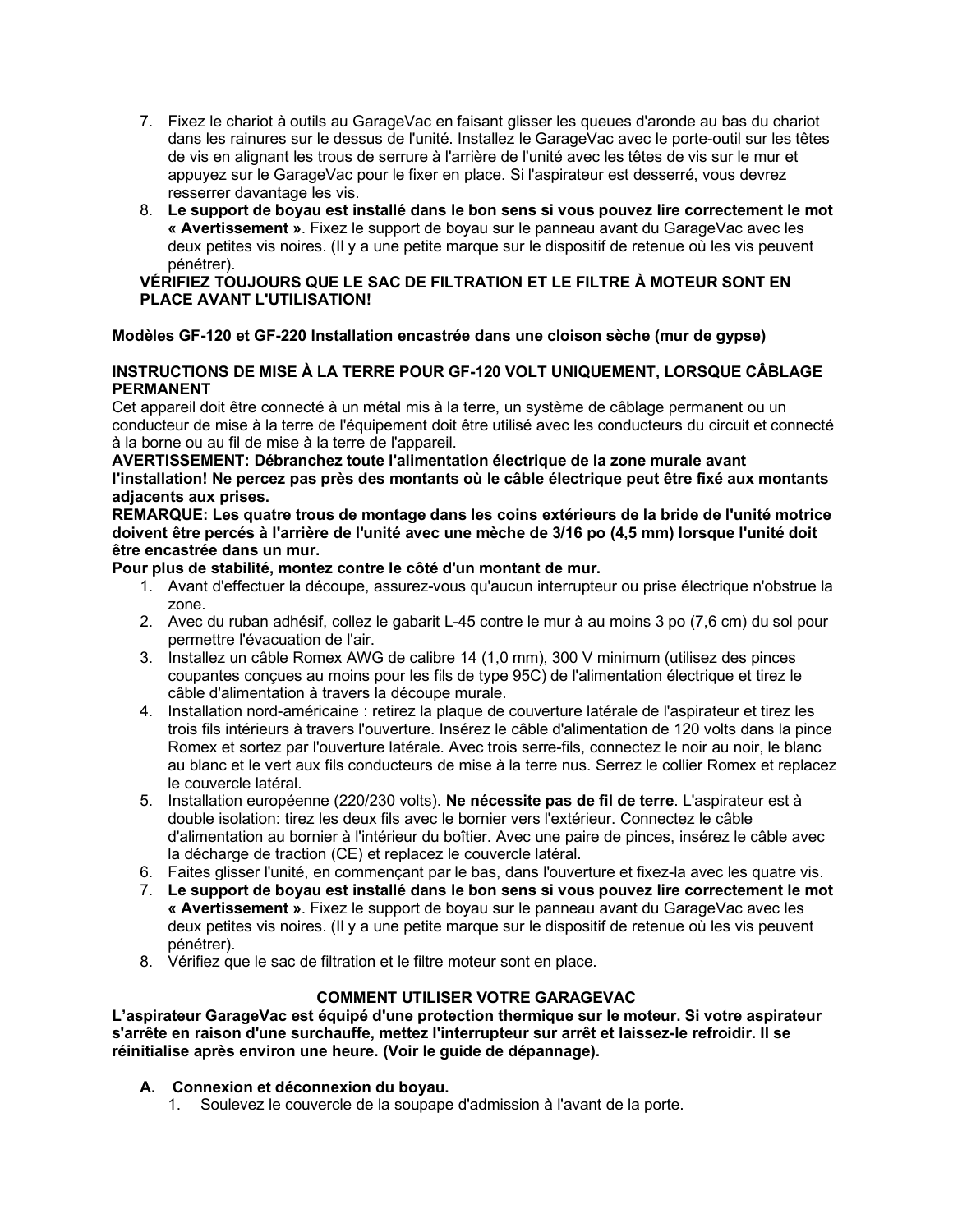- 2. Insérez l'embout avec une torsion et une poussée ferme pour le fixer.
- 3. Pour le retirer, tournez le boyau dans les deux sens tout en tirant le boyau vers vous.

### **B. Interrupteur marche/arrêt**

- 1. Pour démarrer l'aspirateur, poussez l'interrupteur en position «I».
- 2. Pour arrêter l'aspirateur, poussez l'interrupteur en position «O»
- **C. Comment changer le sac de filtration. (Utilise le sac simple [Y-08](https://www.intervacdesign.com/Bags-Accessories/Replacement-Dust-Bags/Y08-For-Models-HFLHGHGFRMHRMF-CONTAINS-5-BAGS/) et les sacs de remplacement [Y08-5\)](https://www.intervacdesign.com/Bags-Accessories/Replacement-Dust-Bags/Y08-For-Models-HFLHGHGFRMHRMF-CONTAINS-5-BAGS/).**
	- 1. Ouvrez la porte de l'aspirateur en poussant le loquet vers le haut et retirez la porte et le sac de filtration.
	- 2. Pour éviter tout débordement, transportez la porte avec le sac de filtration attaché au conteneur à ordures. Jetez le sac plein.
	- 3. Placez un nouveau sac de filtration sur toute l'ouverture à l'arrière de la porte et remettez la porte sur l'aspirateur.
	- 4. Lors de la fermeture de la porte, rentrez la partie supérieure du sac à l'intérieur afin que la porte soit correctement scellée et que le loquet s'enclenche.

#### **D. Pour changer le filtre du moteur, pièce [Y21](https://www.intervacdesign.com/Bags-Accessories/Replacement-Dust-Bags/Y08-For-Models-HFLHGHGFRMHRMF-CONTAINS-5-BAGS/)**

- 1. Retirez la porte et le sac de filtration. Atteignez la cavité vers le bas de l'aspirateur et retirez le filtre moteur.
- 2. Remplacez le filtre par un nouveau filtre et rentrez dans les coins pour que le filtre repose à plat sur la grille. Vous pouvez également nettoyer le filtre sale en passant l'aspirateur ou en le lavant à la main avec un savon doux.

#### **Ne pas nettoyer à la machine à laver. Laissez le filtre sécher complètement et réutilisez-le au besoin.**

#### **DÉPANNAGE:**

#### **Si le moteur s'arrête soudainement:**

- **1.** La cause la plus courante est un boyau bouché. Dégagez l'obstruction et laissez le moteur se réinitialiser.
- **2.** Le sac est trop rempli ou de la poussière fine a obstrué le sac. Passer l'aspirateur sur de grandes quantités de poussière autres que la saleté domestique, comme les cloisons sèches ou la sciure fine, peut obstruer les pores du sac.
- **3.** Le filtre moteur est sale et doit être nettoyé ou remplacé.
- **4.** Si l'unité d'aspiration est installée dans un compartiment étanche et que l'air ne peut pas s'échapper, le moteur peut surchauffer et s'arrêter. Il se réinitialise après environ une heure.

# **ATTENTION:**

# **NE PAS ASPIRER LES LIQUIDES, LES CIGARETTES ALLUMÉES, LES CENDRES CHAUDES, LES LAMES DE RASOIR, LES AIGUILLES, LES ÉPINGLES OU AUTRES OBJETS AIGUS!**

Des sacs de filtration de rechange, [Y08-5](https://www.intervacdesign.com/Bags-Accessories/Replacement-Dust-Bags/Y08-For-Models-HFLHGHGFRMHRMF-CONTAINS-5-BAGS/) et des accessoires d'aspirateur sont disponibles à l'achat sur notre site Web à [www.intervacdesign.com](http://www.intervacdesign.com/) ou appelez-nous directement au: 772-463-1400.

# **En savoir plus sur les produits InterVac**

[CS modèle RV](https://www.intervacdesign.com/Vacuums/RV/) Aspirateurs-Aspirateur encastré le plus compact conçu spécialement pour les VR!

[IVD 660 pour les maisons, condos et maisons d'hôtes!](https://www.intervacdesign.com/Vacuums/For-the-Home/)

Balayeuses VacPort - [incassables et garanties à vie!](https://www.intervacdesign.com/Bags-Accessories/Vacport-Sweeper-Pan/)